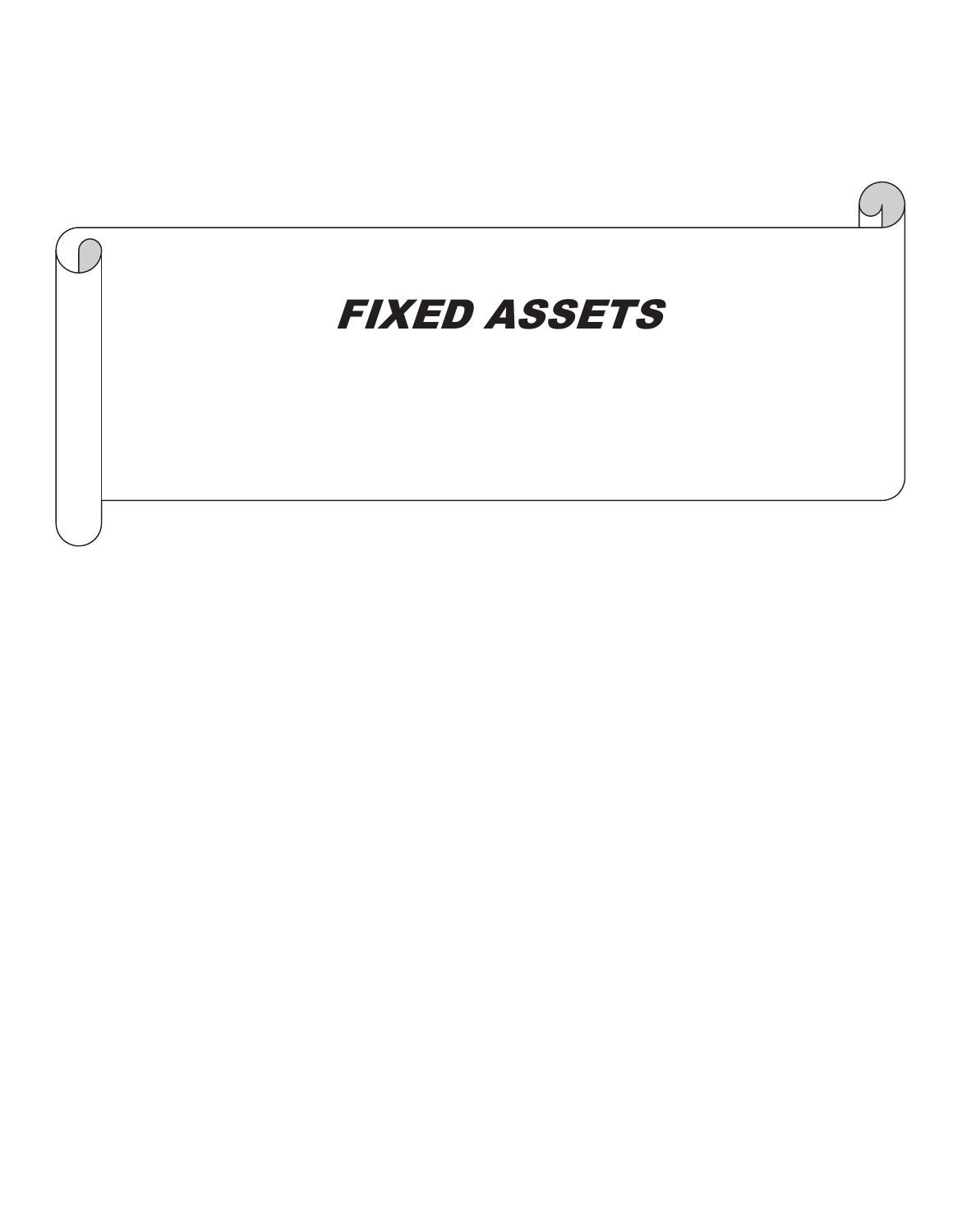| <b>Department Name</b>                | Sub-Object   | Qty          | <b>Item Description</b>                                                                                                        | <b>Unit Cost</b>                         | <b>Total Cost</b>      |
|---------------------------------------|--------------|--------------|--------------------------------------------------------------------------------------------------------------------------------|------------------------------------------|------------------------|
|                                       |              |              |                                                                                                                                |                                          |                        |
|                                       |              |              | Fund Type 10: General Fund                                                                                                     |                                          |                        |
| <b>Agriculture</b>                    |              |              |                                                                                                                                |                                          |                        |
|                                       | 6040         | 1            | Generator for Ag Building                                                                                                      | \$25,000                                 | \$25,000               |
|                                       | 6042         | 3            | iPad Pro                                                                                                                       | \$1,300                                  | \$3,900                |
|                                       |              |              |                                                                                                                                | <b>Agriculture Office Total</b>          | \$28,900               |
|                                       |              |              |                                                                                                                                |                                          |                        |
| <b>Chief Administrative Office</b>    |              |              |                                                                                                                                |                                          |                        |
| <b>Central Services - Facilities</b>  |              |              |                                                                                                                                |                                          |                        |
|                                       | 6040         | 1            | Utility Bed for Truck                                                                                                          | \$10,000                                 | \$10,000               |
|                                       |              |              |                                                                                                                                |                                          |                        |
| <b>Central Services - Parks</b>       |              |              |                                                                                                                                |                                          |                        |
|                                       | 6040         | 1            | Pumper Tank*                                                                                                                   | \$15,500                                 | \$15,500               |
|                                       |              |              |                                                                                                                                | <b>Chief Administrative Office Total</b> | \$25,500               |
|                                       |              |              |                                                                                                                                |                                          |                        |
| <b>County Counsel</b>                 |              |              |                                                                                                                                |                                          |                        |
|                                       | 6046         | 1            | Legal Practice Management Software**                                                                                           | \$59,564                                 | \$59,564               |
|                                       | 6048         | 1            | Legal Practice Management Software License**                                                                                   | \$15,436                                 | \$15,436               |
|                                       |              |              |                                                                                                                                | <b>County Counsel Total</b>              | \$75,000               |
|                                       |              |              |                                                                                                                                |                                          |                        |
| <b>District Attorney</b>              |              |              |                                                                                                                                |                                          |                        |
|                                       | 6042         | 1            | Server                                                                                                                         | \$20,000                                 | \$20,000               |
|                                       |              |              |                                                                                                                                | <b>District Attorney Total</b>           | \$20,000               |
|                                       |              |              |                                                                                                                                |                                          |                        |
| <b>Elections</b>                      |              | 8            | Mobile Ballot Printer*                                                                                                         |                                          |                        |
|                                       | 6042<br>6020 | 1            | Building C Generator**                                                                                                         | \$6,875<br>\$225,000                     | \$55,000               |
|                                       |              |              |                                                                                                                                | <b>Elections Total</b>                   | \$225,000<br>\$280,000 |
|                                       |              |              |                                                                                                                                |                                          |                        |
| <b>Health and Human Services</b>      |              |              |                                                                                                                                |                                          |                        |
| <b>Animal Services</b>                |              |              |                                                                                                                                |                                          |                        |
|                                       | 6040         | 1            | Dog Box-Metal with Cooler, Tommy Gate and Winch                                                                                | \$45,000                                 | \$45,000               |
|                                       |              |              |                                                                                                                                | <b>Health and Human Services Total</b>   | \$45,000               |
|                                       |              |              |                                                                                                                                |                                          |                        |
| <b>Information Technology</b>         |              |              |                                                                                                                                |                                          |                        |
|                                       | 6042         | 1            | Server Cabinet                                                                                                                 | \$12,000                                 | \$12,000               |
|                                       | 6042         | 1            | Session Border Controller                                                                                                      | \$60,000                                 | \$60,000               |
|                                       | 6042         | 2            | Time Server Appliance                                                                                                          | \$5,000                                  | \$10,000               |
|                                       | 6047         | $\mathbf{1}$ | <b>MUNIS Software Implementation</b>                                                                                           | \$103,150                                | \$103,150              |
|                                       |              |              |                                                                                                                                | <b>Information Technology Total</b>      | \$185,150              |
|                                       |              |              |                                                                                                                                |                                          |                        |
| Non-Departmental Expenses - CARES Act |              |              |                                                                                                                                |                                          |                        |
|                                       |              |              | NOTE: All CARES Act purchases will be made from the appropriation in 1580000 and assets will be transferred to each department |                                          |                        |
| <b>District Attorney</b>              |              |              |                                                                                                                                |                                          |                        |
|                                       | 6040         | 1            | Server*                                                                                                                        | \$16,000                                 | \$16,000               |
|                                       |              |              |                                                                                                                                |                                          |                        |
| <b>Information Technology</b>         | 6040         |              |                                                                                                                                |                                          |                        |
|                                       |              | 1            | Copper Gigabit Transceiver*                                                                                                    | \$7,500                                  | \$7,500                |
|                                       | 6040         | $\mathbf{1}$ | CISCO Catalyst Expansion Module*                                                                                               | \$9,500                                  | \$9,500                |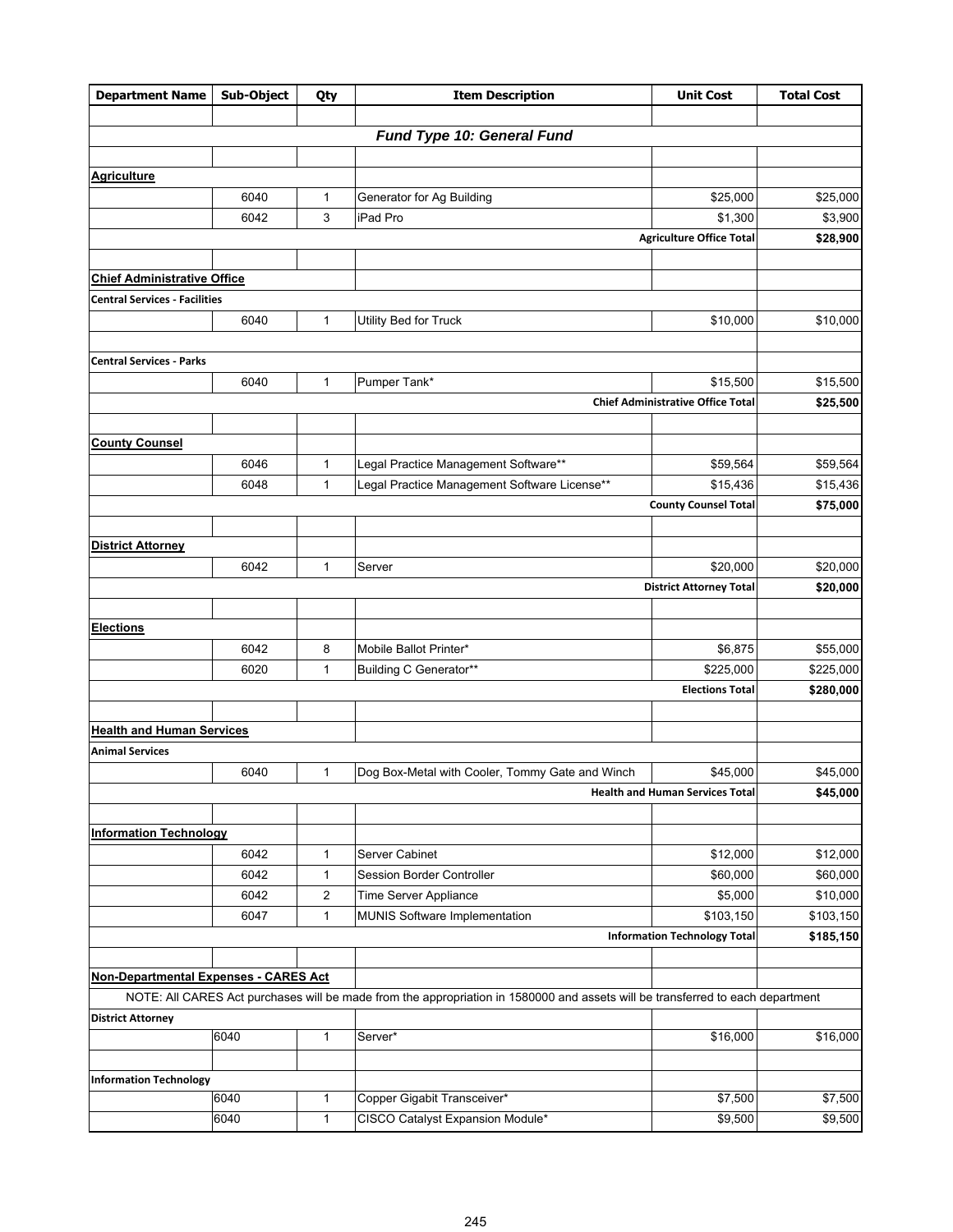|                                | 6040         | $\mathbf{1}$      | Session Border Controller*                   | \$57,000                                | \$57,000              |
|--------------------------------|--------------|-------------------|----------------------------------------------|-----------------------------------------|-----------------------|
|                                | 6040         | $\mathbf{1}$      | Palo Alto Network with power supply*         | \$159,000.00                            | \$158,265             |
|                                | 6040         | $\mathbf{1}$      | Optical Transceiver*                         | \$5,500                                 | \$5,500               |
|                                | 6040         | $\mathbf{1}$      | Polycom Infrastructure Equipment*            | \$5,500                                 | \$5,500               |
|                                |              |                   |                                              |                                         |                       |
|                                |              |                   |                                              |                                         |                       |
| <b>Sheriff</b>                 |              |                   |                                              |                                         |                       |
|                                | 6040         | $\sqrt{2}$        | Thermal Body Scanners*                       | \$187,500                               | $\overline{$375,000}$ |
|                                | 6040         | $\overline{4}$    | Radio Devices for Telecommute Dispatchers*   | \$6,500                                 | \$26,000              |
| <b>Treasurer-Tax Collector</b> |              |                   |                                              |                                         |                       |
|                                | 6040         | $\mathbf{1}$      | Office Workstations*                         |                                         | \$69,000              |
| Surveyor                       |              |                   |                                              |                                         |                       |
|                                | 6040         | $\mathbf{1}$      | ArcGIS Server*                               | \$20,000                                | \$20,000              |
|                                |              |                   |                                              | <b>Non-Departmental CARES Act Total</b> | \$749,265             |
|                                |              |                   |                                              |                                         |                       |
| <b>Planning and Building</b>   |              |                   |                                              |                                         |                       |
|                                | 6042         | 2                 | <b>Wide Format Scanner</b>                   | \$6,000                                 | \$12,000              |
|                                |              |                   |                                              | <b>Planning and Building Total</b>      | \$12,000              |
|                                |              |                   |                                              |                                         |                       |
| Probation                      |              |                   |                                              |                                         |                       |
|                                | 6020         | $\mathbf{1}$      | Access Control System Upgrade                | \$15,000                                | \$15,000              |
|                                | 6040         | $\mathbf{1}$      | <b>Metal Detector</b>                        | \$7,500                                 | \$7,500               |
|                                | 6042         | $\mathbf{1}$      | Force Simulator Upgrade                      | \$14,500                                | \$14,500              |
|                                | 6042         | 1                 | <b>Security Cameras</b>                      | \$63,000                                | \$63,000              |
|                                | 6042         | $\mathbf{1}$      | Video Confrencing Equipment                  | \$23,000                                | \$23,000              |
|                                | 6045         | $\mathbf{1}$      | Car Partition                                | \$9,600                                 | \$9,600               |
|                                | 6045         | $\mathbf{1}$      | Vehicle Emergency Equipment                  | \$5,000                                 | \$5,000               |
|                                |              |                   |                                              | <b>Probation Total</b>                  | \$137,600             |
|                                |              |                   |                                              |                                         |                       |
| <b>Recorder-Clerk</b>          | 6046         | $\mathbf{1}$      | Tyler Implementation-Software**              | \$61,085                                | \$61,085              |
|                                | 6049         | $\mathbf{1}$      | Tyler Implementation-Installation/Services** | \$140,791                               | \$140,791             |
|                                |              |                   |                                              | <b>Recorder-Clerk Total</b>             | \$201,876             |
|                                |              |                   |                                              |                                         |                       |
|                                |              |                   |                                              |                                         |                       |
| <b>Sheriff</b>                 |              |                   |                                              |                                         |                       |
|                                |              |                   |                                              |                                         | \$185,000             |
|                                | 6040<br>6040 | 1<br>$\mathbf{1}$ | Boat*<br><b>Bomb Suit</b>                    | \$185,000<br>\$35,000                   | \$35,000              |
|                                | 6040         | 1                 |                                              | \$6,000                                 | \$6,000               |
|                                | 6040         | 1                 | Robot Battery<br>Drone                       | \$30,000                                | \$30,000              |
|                                | 6040         | 1                 | Drying Cabinet**                             | \$25,000                                | \$25,000              |
|                                | 6040         | $\overline{c}$    | <b>Food Service Carts</b>                    | \$7,000                                 | \$14,000              |
|                                | 6040         | $\mathbf{1}$      | Generator**                                  | \$46,000                                | \$46,000              |
|                                | 6040         | $\mathbf{1}$      | Interview Equipment**                        | \$68,000                                | \$68,000              |
|                                | 6040         |                   | License Plate Readers                        | \$15,000                                | \$60,000              |
|                                | 6040         | 4<br>1            | License Plate Recongition                    | \$350,000                               | \$350,000             |
|                                |              |                   | Mobile Command Post**                        |                                         |                       |
|                                | 6040         | $\mathbf{1}$      |                                              | \$750,000                               | \$750,000             |
|                                | 6040         | 40                | Mobile & Handheld Radios                     | \$6,875                                 | \$275,000             |
|                                | 6040         | 3                 | Phone Systems for Dispatch                   | \$33,333                                | \$99,999              |
|                                | 6040         | 1                 | Projector Screen                             | \$8,500                                 | \$8,500               |
|                                | 6040         | $\mathbf{1}$      | <b>THC Analyzer</b>                          | \$14,500                                | \$14,500              |
|                                | 6040         | $\mathbf{1}$      | <b>Tilting Industrial Skillet</b>            | \$22,000                                | \$22,000              |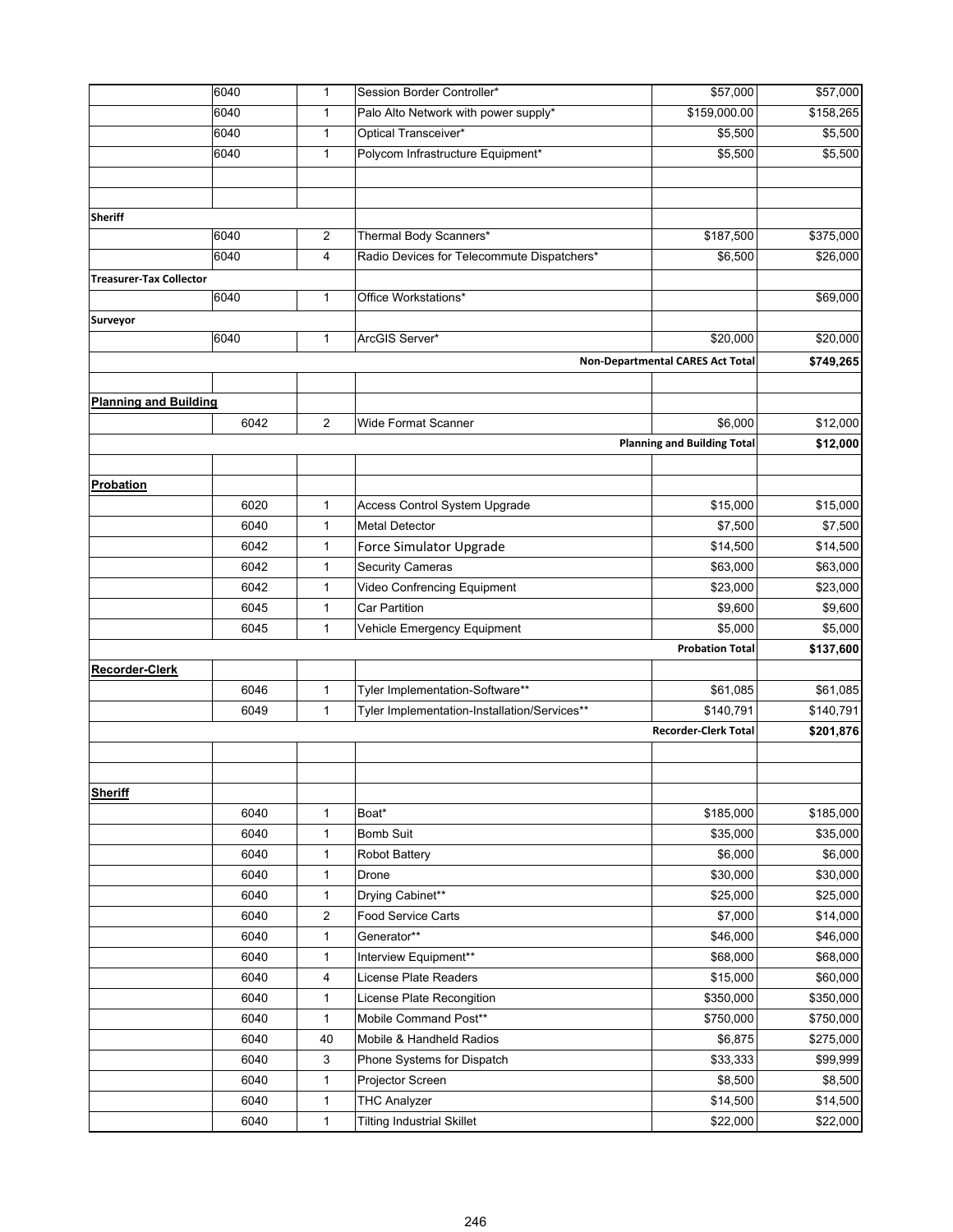|                                                                               | 6042 | 4                       | Live Scan Machines**                | \$32,000                                 | \$128,000   |
|-------------------------------------------------------------------------------|------|-------------------------|-------------------------------------|------------------------------------------|-------------|
|                                                                               | 6042 | $\mathbf{1}$            | Server                              | \$25,000                                 | \$25,000    |
|                                                                               | 6042 | 11                      | Vehicle Video Systems               | \$6,000                                  | \$66,000    |
|                                                                               | 6042 | $\mathbf{1}$            | Video Storage                       | \$40,000                                 | \$40,000    |
|                                                                               | 6042 | 3                       | Video Storage                       | \$60,000                                 | \$180,000   |
|                                                                               | 6045 | $\mathbf{1}$            | CalMMET Truck**                     | \$65,000                                 | \$65,000    |
|                                                                               | 6045 | $\mathbf{1}$            | <b>Explorer Van</b>                 | \$50,000                                 | \$50,000    |
|                                                                               | 6045 | $\mathbf{1}$            | Replacement Vehicle                 | \$58,000                                 | \$58,000    |
|                                                                               | 6045 | $\mathbf{1}$            | Search & Rescue Truck               | \$60,000                                 | \$60,000    |
|                                                                               |      |                         |                                     | Sheriff Grant / Special Revenue Funds    | \$1,856,000 |
|                                                                               |      |                         |                                     | Sheriff General Fund                     | \$804,999   |
|                                                                               |      |                         |                                     | <b>Sheriff Total</b>                     | \$2,660,999 |
|                                                                               |      |                         |                                     |                                          |             |
| <b>Treasurer-Tax Collector</b>                                                |      |                         |                                     |                                          |             |
|                                                                               | 6040 | 1                       | Envelope Sorter/Opener              | \$13,618                                 | \$13,618    |
|                                                                               |      |                         |                                     | <b>Treasurer-Tax Collector Total</b>     | \$13,618    |
|                                                                               |      |                         |                                     |                                          |             |
|                                                                               |      |                         |                                     | Fund Type 10: General Fund Total         | \$4,434,908 |
|                                                                               |      |                         |                                     |                                          |             |
|                                                                               |      |                         | Fund Type 11: Special Revenue Funds |                                          |             |
|                                                                               |      |                         |                                     |                                          |             |
| <b>Chief Administrative Office</b>                                            |      |                         |                                     |                                          |             |
| <b>Emergency Medical Services &amp; Emergency Preparedness &amp; Response</b> |      |                         |                                     |                                          |             |
|                                                                               | 6040 | $\mathbf{1}$            | Trailer                             | \$15,000                                 | \$15,000    |
|                                                                               |      |                         |                                     | <b>Chief Administrative Office Total</b> | \$15,000    |
|                                                                               |      |                         |                                     |                                          |             |
| <b>Transportation</b>                                                         |      |                         |                                     |                                          |             |
|                                                                               | 6040 | $\mathbf{1}$            | Backhoe**                           | \$150,000                                | \$150,000   |
|                                                                               | 6040 | $\overline{\mathbf{c}}$ | Camera Signal System                | \$27,000                                 | \$54,000    |
|                                                                               | 6040 | $\mathbf{1}$            | Chipper**                           | \$60,000                                 | \$60,000    |
|                                                                               | 6040 | $\mathbf{1}$            | Cold-Planner Grider Attachment      | \$40,000                                 | \$40,000    |
|                                                                               | 6040 | $\overline{2}$          | Combo Sander**                      | \$45,000                                 | \$90,000    |
|                                                                               | 6040 | $\mathbf{1}$            | <b>Forcefeed Loader</b>             | \$340,000                                | \$340,000   |
|                                                                               | 6040 | $\mathbf{1}$            | <b>Henke Sander</b>                 | \$30,000                                 | \$30,000    |
|                                                                               | 6040 | 1                       | Herbicide Tank and Attachments**    | \$110,000                                | \$110,000   |
|                                                                               | 6040 | 3                       | Loader                              | \$220,000                                | \$660,000   |
|                                                                               | 6040 | 2                       | Processor                           | \$17,000                                 | \$34,000    |
|                                                                               | 6040 | $\mathbf{1}$            | Sand / Media Blaster                | \$19,000                                 | \$19,000    |
|                                                                               | 6040 | $\overline{\mathbf{c}}$ | 6-Wheel Hookloaders                 | \$170,000                                | \$340,000   |
|                                                                               | 6040 | $\mathbf{1}$            | 6,000 Gallon Fuel Tank              | \$40,000                                 | \$40,000    |
|                                                                               | 6040 | $\mathbf{1}$            | Stencil Truck**                     | \$85,000                                 | \$85,000    |
|                                                                               | 6040 | $\mathbf{1}$            | Sweeper                             | \$330,000                                | \$330,000   |
|                                                                               | 6040 | $\mathbf{1}$            | 20' Container Box                   | \$8,000                                  | \$8,000     |
|                                                                               |      |                         |                                     | <b>Transportation Total</b>              | \$2,390,000 |
|                                                                               |      |                         |                                     |                                          |             |
| Fund Type 11: Special Revenue Funds Total                                     |      |                         |                                     |                                          | \$2,405,000 |
|                                                                               |      |                         |                                     |                                          |             |
| Fund Type 13: Special Revenue Funds: Districts                                |      |                         |                                     |                                          |             |
|                                                                               |      |                         |                                     |                                          |             |
| <b>Environmental Management</b>                                               |      |                         |                                     |                                          |             |
|                                                                               | 6040 | 1                       | Blower                              | \$25,000                                 | \$25,000    |